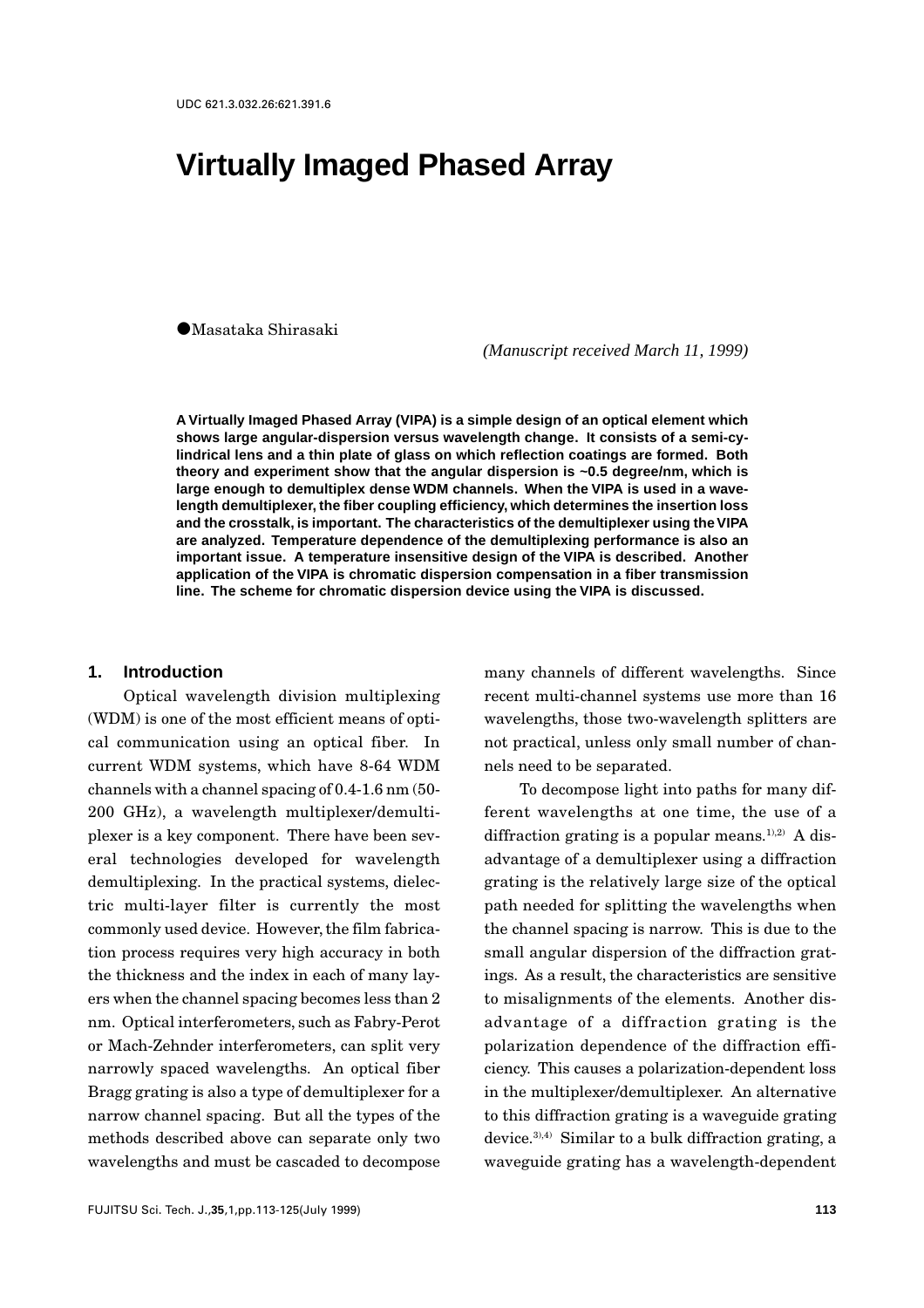



diffraction angle (i.e. angular dispersion). This method can generate large angular-dispersion if the waveguide lengths have large differences from one to the next. However, the phase error of the light transmitted through each waveguide must be eliminated and the deviation of the waveguide parameters must be suppressed over the entire substrate. This requires accurate control of the waveguide parameters, such as size, index, and temperature.

Virtually Imaged Phased Array (VIPA) has been developed to generate large angular dispersion. $5,6$ ) In this paper, an application of the VIPA to a wavelength demultiplexer is discussed as a convenient means and its characteristics are analyzed.

A VIPA has another interesting application, which is the chromatic dispersion compensation of the transmission fiber. There have been two major principles known for chromatic dispersion compensation, which use the dispersion compensation fiber and the chirped fiber Bragg grating.<sup>7),8)</sup> Dispersion compensation fiber has a broad bandwidth, but it shows a large insertion loss and a high optical nonlinear effect. Chirped fiber Bragg grating has relatively narrow bandwidth and cannot cover the entire WDM band. It is known that a diffraction grating produces angular dispersion and that angular dispersion can be converted into

chromatic dispersion.9) However, the angular dispersion produced by a diffraction grating is too small to compensate for the chromatic dispersion in a transmission fiber. A large angular dispersion produced by the VIPA will be useful in this application.

# **2. Virtually imaged phased array**

VIPA is a simple structure which shows large angular-dispersion as the wavelength changes.<sup> $5,6)$ </sup> The schematic of the VIPA is shown in **Figure 1**. The VIPA employs a thin plate of glass and a semicylindrical lens. The input light is line-focused with the semi-cylindrical lens into the glass plate. Then the collimated light emerges from the reverse side of the plate where the light propagates at an angle which varies as the wavelength of the incident light changes. Note that the angular dispersion of the VIPA operates only in the side view. From the top view, the light is simply a collimated light for all the wavelengths.

**Figure 2** shows the side view details of VIPA's operation. In Figure 2, the light input side is coated with a 100%-reflection film except in the light incident window which is anti-reflection coated. The light output side of the glass plate is coated with a high-reflection film. The input light, after a semi-cylindrical lens, enters the plate through the window and is line-focused at the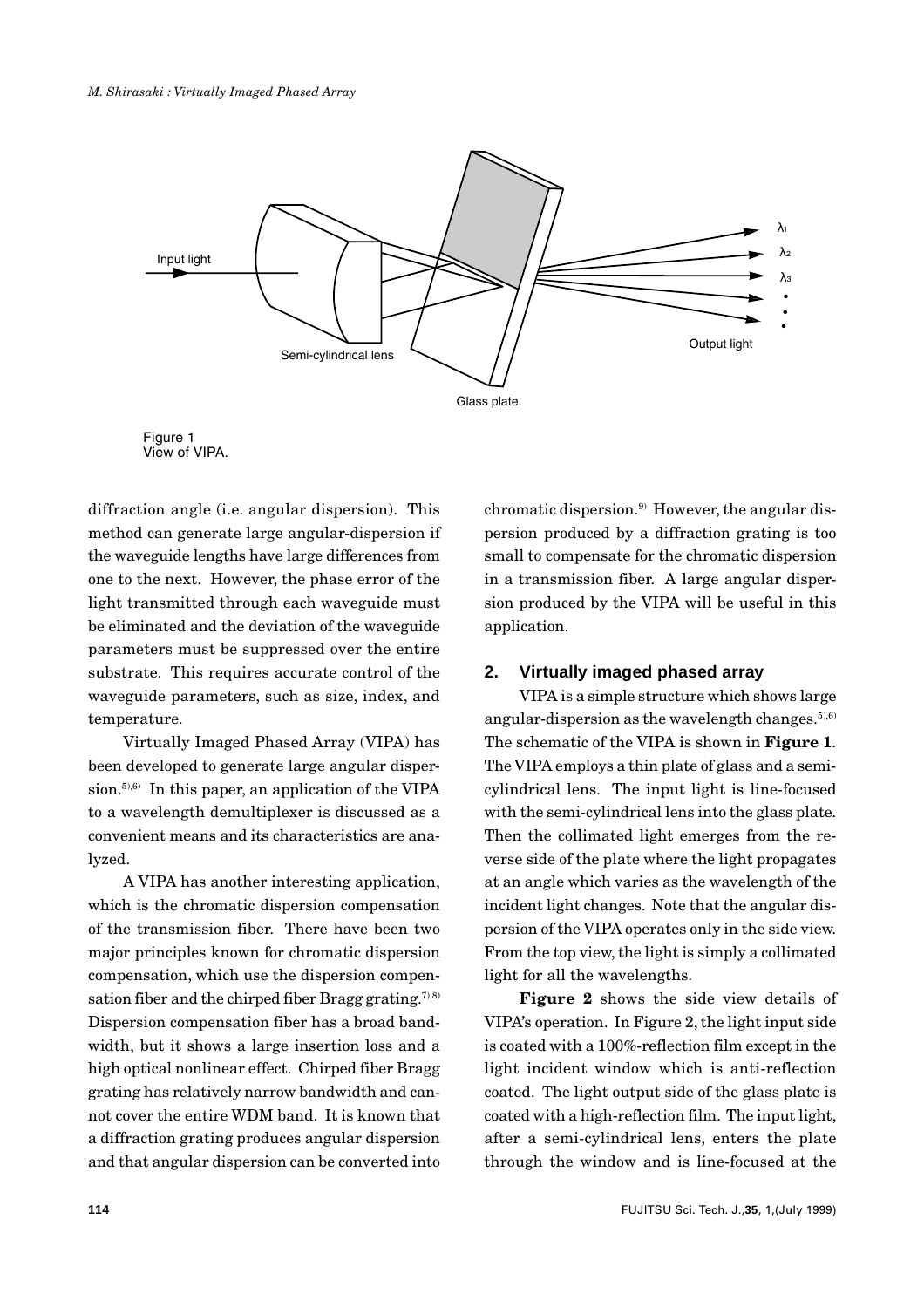

Figure 2 Detailed structure and operation of VIPA in side view.

surface of the output side. Here, the center axis of the input light to the surface has a small incident angle θ. It should be noted that  $θ$  is the incident angle within the plate and the refraction at the glass surface is ignored for simplicity. Therefore, the actual incident angle to the plate in the air is about *n* times larger due to refraction (*n* is the refractive index of the plate and  $n = 1.5$ ) for glass). A part of the incident light passes through the output surface and diverges after the beam waist, at which point the light is line-focused. The rest of the incident light is reflected and, after the second reflection, hits the same surface but is displaced by *d*. Then a part of the light passes through the surface. In a similar way, after the plate, the light is split into many paths with a constant displacement *d*. In Figure 2, the refraction at the output surface is also ignored.

If the reflectivity at the output surface of the plate is uniform over the entire surface, then the beam shape in each path forms as if the light diverges from the virtual image of the beam waist. The virtual images of the beam waist are located with the constant spacing 2*t* (*t* is the thickness of the plate) along the line which is normal to the plate. The positions of the beam waists in the virtual images are self-aligned and there is no need to adjust individual positions. After exiting the glass plate, all of the beams interfere and then form collimated light, where the light propagates in a particular direction which is determined by the condition of diffraction and is a function of the light wavelength. This output profile is analytically solved as shown below. If the reflectivity at the output surface of the plate is graded along the surface, the beam shape would be distorted through the reflections and the output profile would need to be analyzed numerically.

Assuming the reflectivity is uniform, the spacing of the light paths is  $d = 2t \sin \phi$  and the difference in the path lengths between adjacent beams is 2*t*cosφ. Here, φ is the output angle with respect to the normal to the plate as shown in **Figure 3**. Since Figure 3 does not consider the refraction at the surface of the plate, the angles in the air for  $\theta$  and  $\phi$  appear about *n* times larger. The angular dispersion is proportional to the ratio of the two numbers described above, which is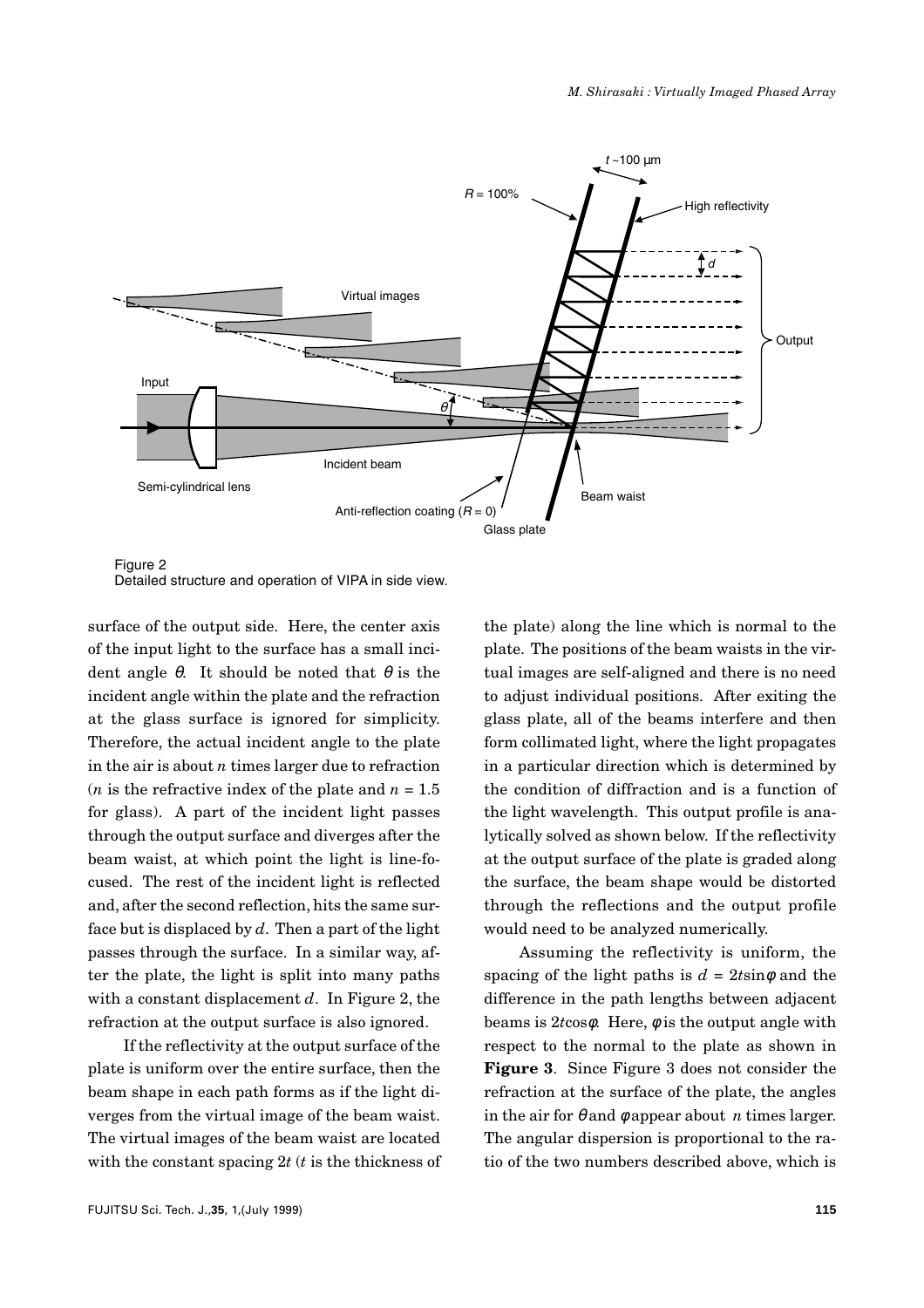cotφ. The angular dispersion after the plate is also about *n* times larger because of refraction. Thus, the effective factor which determines the angular dispersion is approximately *n*cotφ.

The VIPA is essentially polarization insensitive. A polarization dependence of a VIPA appears only if the reflectivities of the reflection films on the plate have polarization-dependence either in amplitude or phase. But their polarization-dependence can be ignored for a small incident angle below 10 degrees.

#### **3. Angular dispersion**

To confirm the large angular dispersion, the output angle of the VIPA was measured. The setup is shown in Figure 3. The parameters used in the experiment, for the  $1.55 \mu m$  wavelength range, are:  $t = 100 \text{ µm}, \theta = 6.4 \text{ degrees}, \text{and therefore } d = 22.4$ µm, and the output surface of the plate has a uniform reflectivity of 95%. With these numbers, the factor *n*cot $\phi$  at the center output angle where  $\phi$  =  $\theta$  is 13.4. The corresponding factor for a diffraction grating is 2tan(blaze-angle) and this factor for a common blaze angle of ~30 degrees is about 1. Thus, the angular dispersion of the VIPA is much larger than those of gratings. One important design issue in a VIPA is the need to ensure that the input light passes through the window area and that the light is incident on the 100% reflection area after the first reflection. This requirement determines the minimum angle  $θ$ . When the beam waist size is  $10 \mu m$ , the beam size on the window, which is about 100 µm away from the beam waist in the glass, is 12  $\mu$ m. Then  $\theta$ must be larger than 3.5 degrees in order to reflect most of the light on the rear mirror area. The  $\theta$ used in the above experiment satisfies this condition.

The input light from a wavelength-tunable laser-diode in the 1.55 µm range was introduced through a single mode fiber and collimated with a lens as shown in Figure 3. The light was then line-focused with a semi-cylindrical lens. First, it was confirmed that the output light from the glass plate was well collimated. The beam divergence was very small and the diameter measured at a distance of 20 cm from the glass plate was about 0.6 mm. Next, the output angle with respect to the light incident direction, which is  $\Phi = n(\phi - \theta)$ was measured. When the wavelength was changed, <sup>Φ</sup> changed very sensitively. The result is shown in **Figure 4**. It appears that the curve is not linear and the angular-dispersion  $|d\phi/d\lambda|$  is larger at smaller  $\Phi$  ( $\lambda$  is the wavelength). This is because the effective factor for the dispersion, *n*cotφ is larger at smaller  $\Phi$ . The angular dispersion varies from 0.4 degree/nm to 0.8 degree/nm in the wavelength range of Figure 4. For  $\Phi = 0$  or  $\phi = \theta$ , the angular dispersion is about 0.5 degree/nm and this value has good agreement with the theoretical value, *n*cotθ*/*λ in radian/nm.



Figure 3 Schematic for measurement of angular dispersion.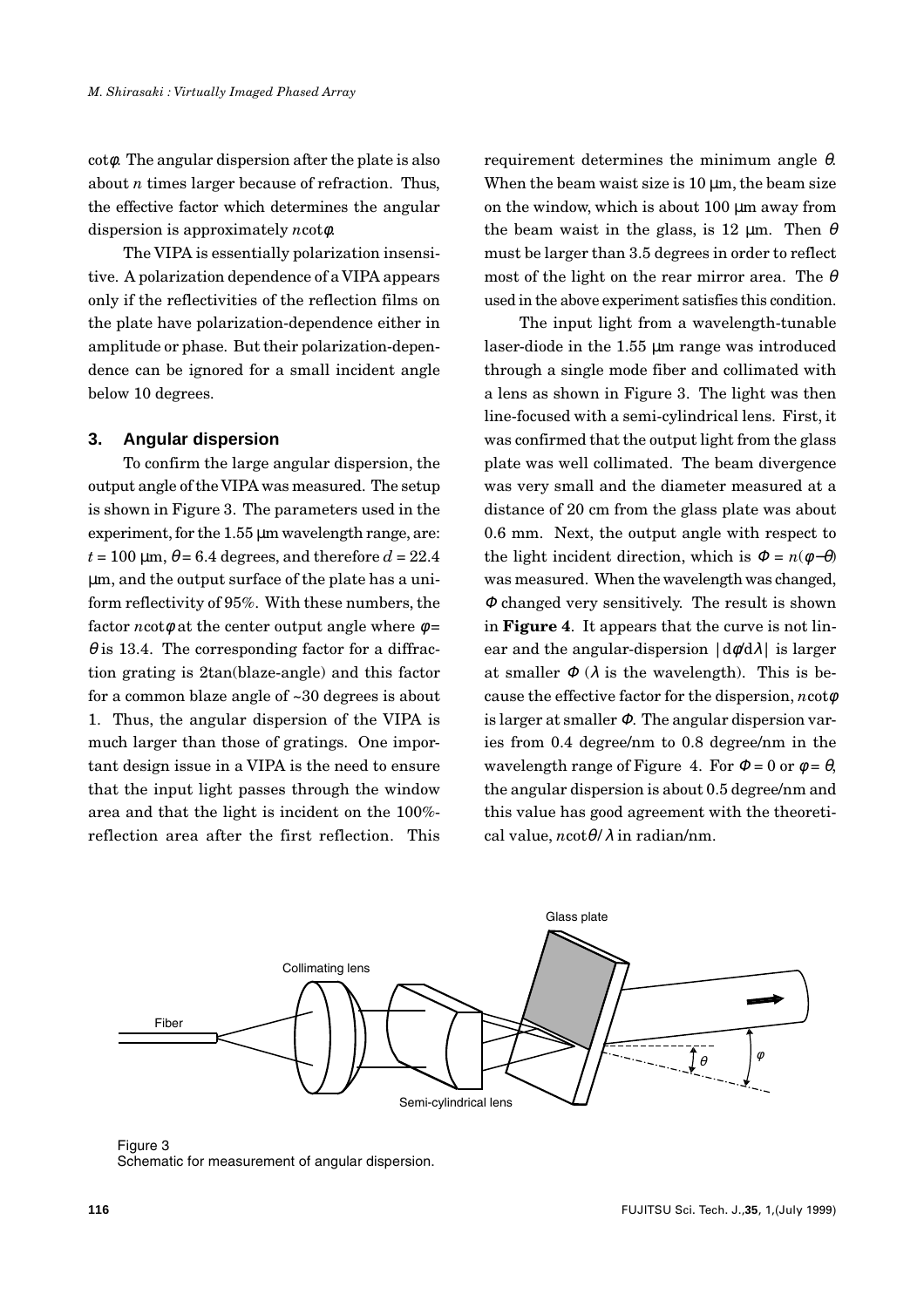### **4. Demultiplexing characteristics**

The large angular-dispersion of the VIPA can be applied to demultiplexing of the WDM channels. The output light of the VIPA traveling in the direction which depends on the wavelength is coupled to the corresponding fiber through the focusing lens as shown in **Figure 5**. In order to analyze the filtering characteristics of the demultiplexer, the output beam profile of the VIPA and then the fiber coupling efficiency must be calculated. In the VIPA with a uniform reflectivity, the field magnitudes of the virtual images decay exponentially as the number of reflections increases. The decay rate of amplitude in one round trip in the VIPA plate is the square root of the reflectivity,



Figure 4 Output angle vs. Wavelength.

which is ~0.975 when the reflectivity is 95%. Assuming that the reflectivity does not vary within the vicinity of the incident angle, the beam profiles in all of the light paths are the same because they are the virtual images created through the mirrors. Therefore, assuming that all of the beams diverging from the corresponding virtually-imaged beam waists have the same profile and that their magnitudes are constant in the vicinity of the direction which satisfies the condition of diffraction, the output field traveling in the direction at a deviation angle ∆φ (in radian) from the diffraction angle is proportional to  $1/(1-e^{-\alpha+ikd\Delta\phi})$  -1/(α-ikdΔ $φ$ ). Here,  $k = 2π/λ$  and  $e<sup>−α</sup>$  is the square root of the film reflectivity, which is 0.975 for 95% reflectivity. The approximation is valid for small α and small *kd*∆φ, and thus the output is Lorentzian.

The filtering characteristics are evaluated by using a two dimensional model in the plane of Figure 2. As shown in Figure 5, the output light is coupled to a single mode fiber with a focusing lens (the focal length is *f*). When the vertical displacement of the lens is *h*, the field pattern in the lens focal plane is *e*<sup>i</sup>*kh*∆φ/(α-i*kd*∆φ), where *f*∆φ is the distance along the focal plane. The fiber coupling efficiency is the square of the overlap integral between the output field pattern in the lens focal plane and the waveguide mode in the fiber, which



Figure 5 Design of VIPA demultiplexer.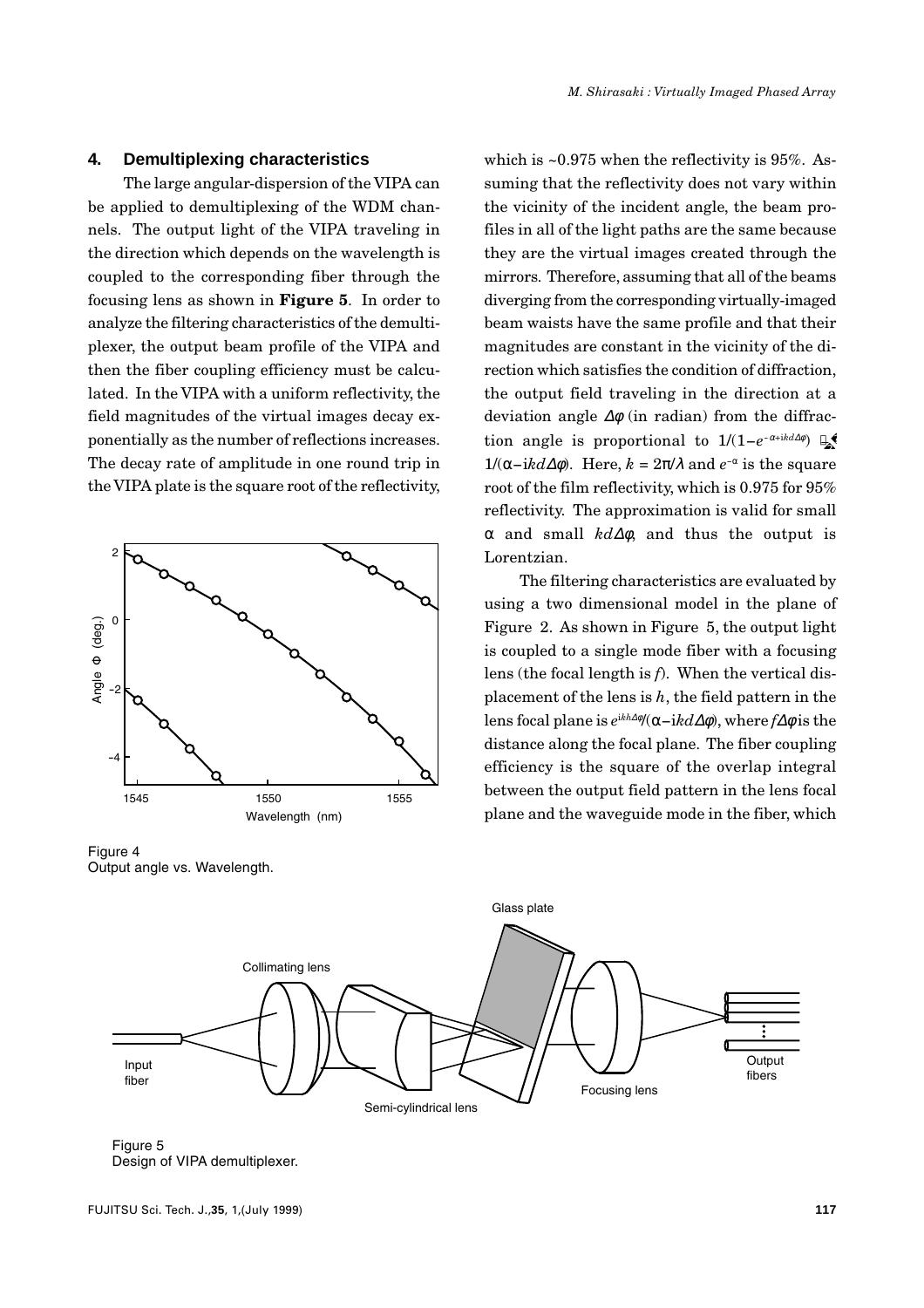

Figure 6 Coupling efficiencies to output fiber.

we model with a Gaussian profile. Here, *h* is optimized so that the coupling efficiency is maximized. Assuming  $e^{-\alpha} = 0.975$ ,  $\theta = 4.3$  degrees, and  $f = 35$ mm, the fiber coupling efficiency is calculated as shown in **Figure 6**. The insertion loss is 1.0 dB (~80% coupling efficiency), and the crosstalk is -23 dB at wavelengths which are three times the 3 dB bandwidth away from the center wavelength. The crosstalk is not well suppressed and this is due to the slowly decaying tails of the Lorentzian output profile. Therefore, suppression of crosstalk is critical in designing the VIPA.

To improve the characteristics, we modify the output field profile by using a graded reflectivity along the output surface of the glass plate. The reflectivity is high (100%) where the incident beam first strikes the output surface, then gradually decreases along the output surface. This allows almost no transmitted light from the original beam waist, gradually more transmitted light as the reflected beam moves up the plate, and finally less as the reflections lose power. Because of the graded reflectivity, the output beam will have a different shape.

#### **5. Numerical analysis**

Since the virtual image model with simple mirrors is not valid with graded reflectivity, a numerical analysis was used. We evaluated a cross-section of the input field at the output surface of the glass plate, recomputed the field profile on the same output surface after the *i*th round-



Figure 7 Output beam profile with uniform reflectivity.

trip, and then superposed all of the fields to find the output beam profile. Each time in the recomputing process from the *i*th field to the (*i*+1)th field, the field was multiplied by the amplitude reflectivity  $R_{\lambda}(y)$  which is a function of the position *y* along the surface, was Fourier transformed into the spatial frequency domain, was multiplied by the phase factor corresponding to the spatial propagation, and then was inverse Fourier transformed into the space domain. In practice, we end the summation when the magnitude of the field after the *i*th round-trip falls below a threshold value, typically using ~100 virtual images.

The focused output in the lens focal plane is a Fourier transform of the field at the output surface of the glass plate, with linear phase due to vertical displacement *h* of the focusing lens. We choose *h* to maximize the fiber coupling efficiency.

First, we used the numerical analysis for the model with the uniform reflectivity of 95%. The amplitude and the phase of the output beam from the plate were obtained as functions of the position  $\nu$  on the surface, and are shown by the solid line and the dashed line, respectively, in **Figure 7**. Here, the linearly changing phase due to the angle between the output beam and the normal to the plate was subtracted. The amplitude is exponen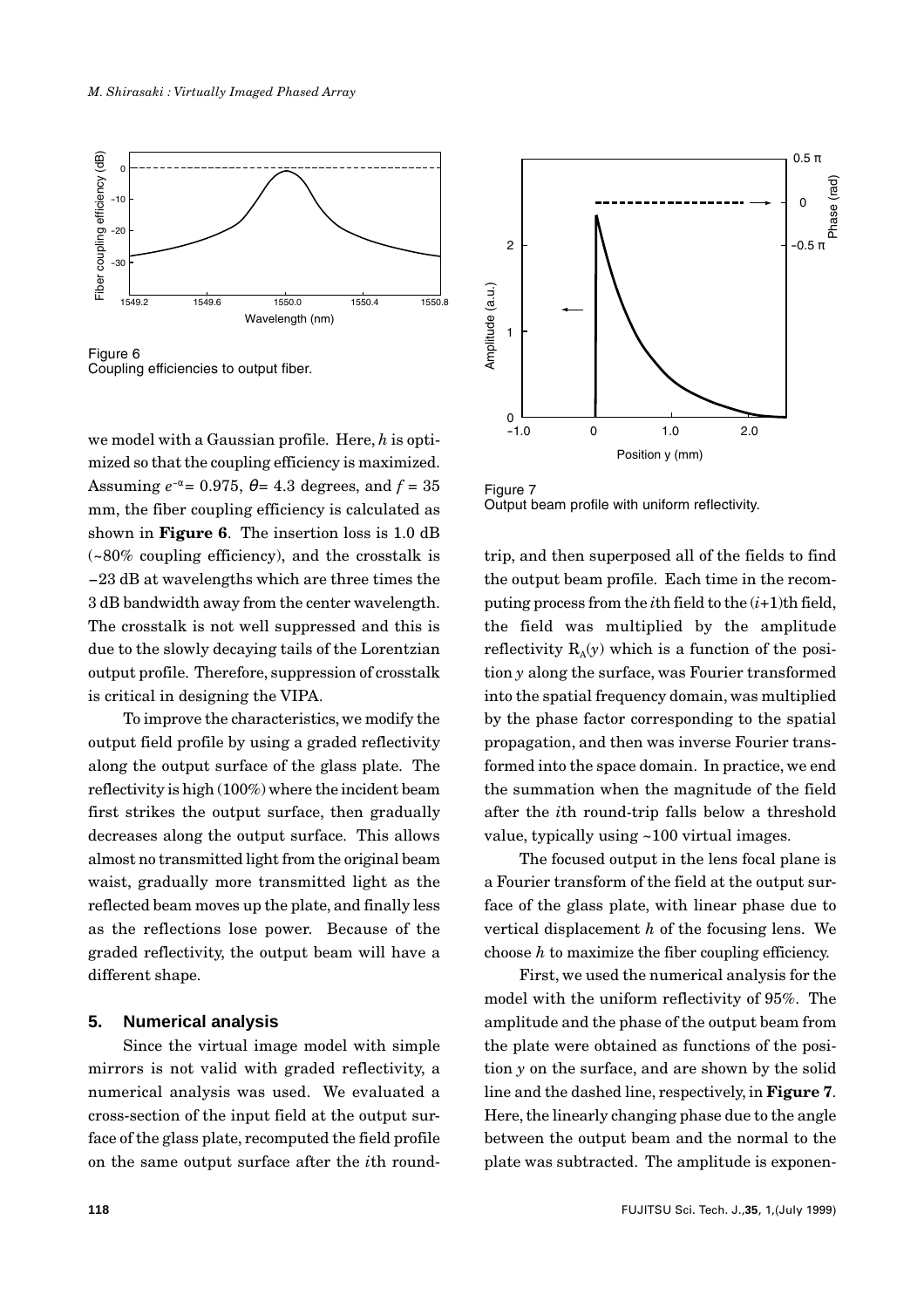tial as expected and the phase is uniform. Using the Fourier transform of this output profile, the fiber coupling efficiency was calculated. The results were almost the same as the analytical results, that is, 1.0 dB insertion loss (80.5% fiber coupling) and -23 dB crosstalk.

Next, the reflectivity at the output surface of the glass plate is gradually changed so that the amplitude transmissivity  $T_A(y)$  varies in proportion to the position *y*. The reflectivity used in the simulation was  $T_A(y) = 0.5y$ , *y* in mm. The amplitude and the phase of the output beam from the plate are shown by the solid line and the dashed line, respectively, in **Figure 8**. The phase is uniform and the amplitude profile is closer to a symmetric one than the exponential shape in Figure 7. Using the Fourier transform, the fiber coupling efficiency for this graded reflectivity model was calculated. Losses due to higher-order output beams were not relevant in the comparison and were ignored. By using the graded reflectivity instead of the uniform reflectivity, the maximum coupling efficiency was improved from 80.5% to 99.5%. The crosstalk was reduced from -23 dB to -59 dB at wavelengths which are 3 times the 3 dB bandwidth away from the center wavelength.

#### **6. Temperature dependence**

The wavelength selected by the demultiplexer for each output fiber using the VIPA element varies if the effective thickness of the glass plate changes due to the temperature change. The effective thickness is the optical length along the light path between the surfaces of the glass plate. Since the optical length is the product of the physical length, which is approximately the thickness of the plate, and the refractive index, the demultiplexed wavelength varies as the temperature changes, if this product changes with temperature change. When the temperature increases, the physical thickness of the plate usually increases due to the thermal expansion. The rate of the thickness increase is α/<sup>o</sup>C (α is the thermal ex-



Figure 8 Output beam profile with graded reflectivity.

pansion coefficient). For most optical glass materials, the order of magnitude for  $\alpha$  is 10<sup>-5</sup>. If the refractive index of the plate does not change, the demultiplexed wavelength will change at the rate of α. This causes a shift of the demultiplexed wavelength by 1 nm at 1550 nm wavelength when the temperature changes 60ºC. The refractive index also usually increases as the temperature increases. The rate of the increase in refractive index is defined as  $n_T$ , where  $n_T = \frac{(\text{d}n}{\text{d}T})/n$  (*n* is the refractive index). The typical number for  $n_T$ in many glasses is  $5 \times 10^{-6}$ .

The effective thickness varies at a rate which is the sum of the thermal expansion coefficient  $\alpha$ and the index change rate  $n<sub>T</sub>$ . While the thermal expansion is usually positive, the refractive index may decrease or increase as the temperature increases, depending on the material. But the sum of these two coefficients is usually positive. A glass material in which the optical length is insensitive to temperature does not yet exist. Therefore, suppression of the temperature dependence is a very important issue, especially in a device for a narrow channel spacing. Fused silica is one of the most popular materials, and has a low thermal expansion of  $0.5 \times 10^{-6}$  / °C and an index change rate of  $8 \times 10^{-6} / {}^{\circ}C$ . Thus, the total tem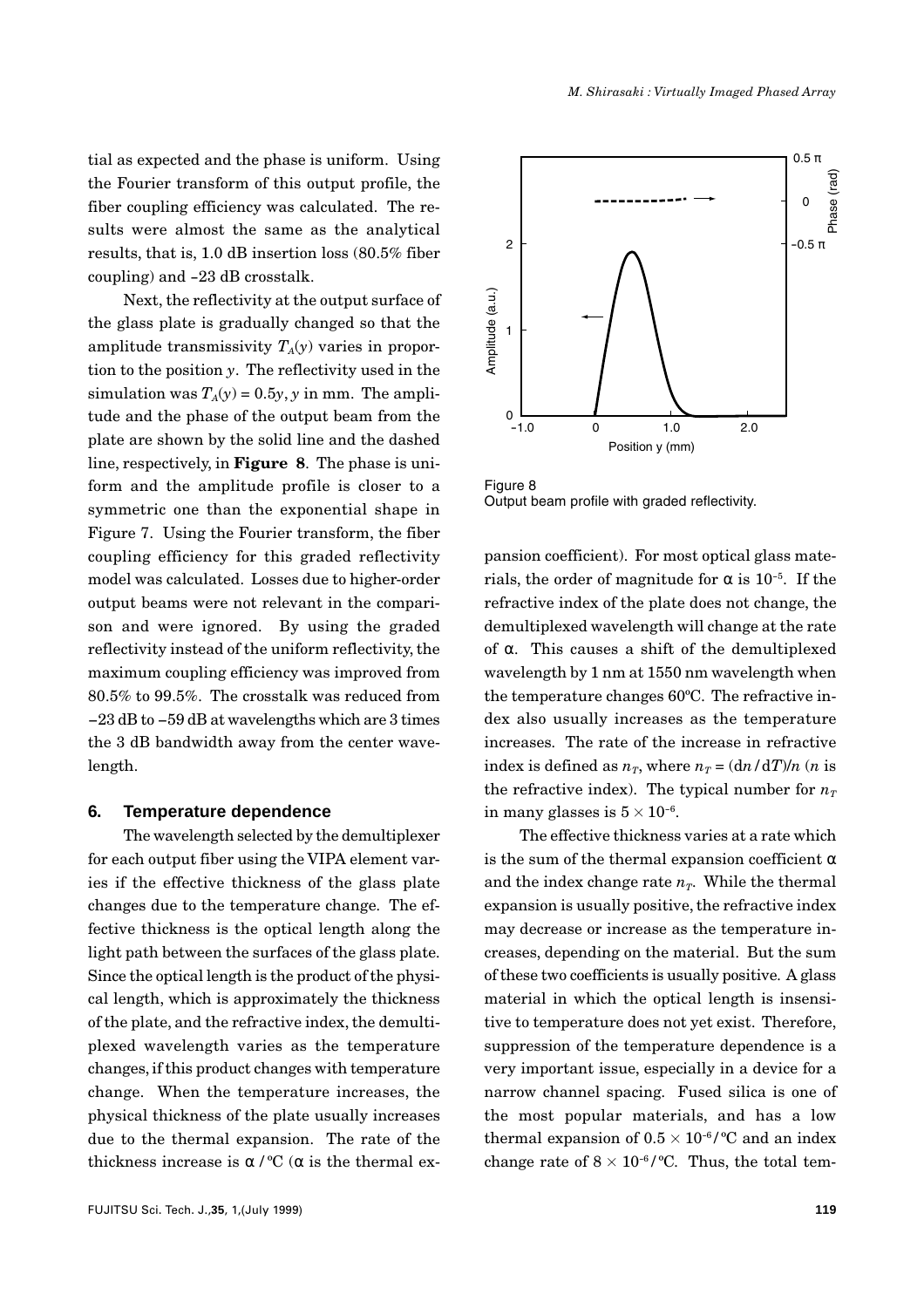perature coefficient of the effective thickness is  $8.5 \times 10^{-6}$  / °C. In order to suppress the temperature coefficient, athermal glass, which shows a negative index change rate, can be used instead of fused silica. A typical athermal glass shows a thermal expansion of  $11 \times 10^{-6}$  /°C and an index change rate of  $-4 \times 10^{-6}$  /°C. Thus, the total temperature coefficient is  $7 \times 10^{-6}$  / °C. These temperature coefficients in fused silica and the athermal glass are not small enough to be neglected because the demultiplexed wavelength shifts from the designed value (1550 nm) by  $\sim$ 1 nm when the temperature changes by 80 $^{\circ}$ C. To use the filter in a high density WDM system, which has  $\sim$ 1 nm channel spacing, the temperature coefficient must be less than  $\sim$ 1 $\times$ 10<sup>-6</sup>/°C.

To suppress the temperature dependence of the VIPA, the new structure shown in **Figure 9** is introduced. A thin plate of glass, which forms the plate of the VIPA, is sandwiched by thick glass plates having anti-reflection coatings on the external facets. $10$  The thick plates (outer plates) have a thermal expansion coefficient of  $\alpha$ <sup>2</sup>. The thin plate (center plate) has a thermal expansion

coefficient of  $\alpha_1$ , an index change rate of  $n_T$ , a Poisson ratio of σ, and two coefficients of the strain-induced index change (i.e.  $p_1$  and  $p_2$ , for the strain parallel and perpendicular, respectively, to the optical field). Here,  $\alpha_2$  is greater than  $\alpha_1$ . When the temperature increases,  $\alpha_1$  and  $n_T$  directly produce a change of optical length in the center plate and this change is usually positive. The other effect is the thermal expansion of the outer plates. Since  $\alpha_2 > \alpha_1$ , due to the thermal expansion of the outer plates, which is greater than that of the center plate, the center plate is further stretched in the plane by a factor of  $(\alpha_{2} - \alpha_{1}) \Delta T$ , where  $\Delta T$  is the temperature change. This stretch decreases the physical thickness of the center plate by the Poisson ratio as shown in **Figure 10**. Because the center plate is stretched in two dimensions, the decrease of the physical thickness is  $\sigma_0(\alpha_2-\alpha_1)\Delta T$ , where  $\sigma_0 = 2\sigma/(1-\sigma)$ . This effect has the negative contribution in the temperature coefficient of the VIPA. Thus, the temperature dependence caused by the change in optical length directly through  $\alpha$ <sub>*i*</sub> and  $n<sub>T</sub>$  could be canceled by this effect. The three dimensional distortion of the center plate



Figure 9 Design of temperature insensitive VIPA.



Figure 10 Mechanism of temperature insensitive VIPA.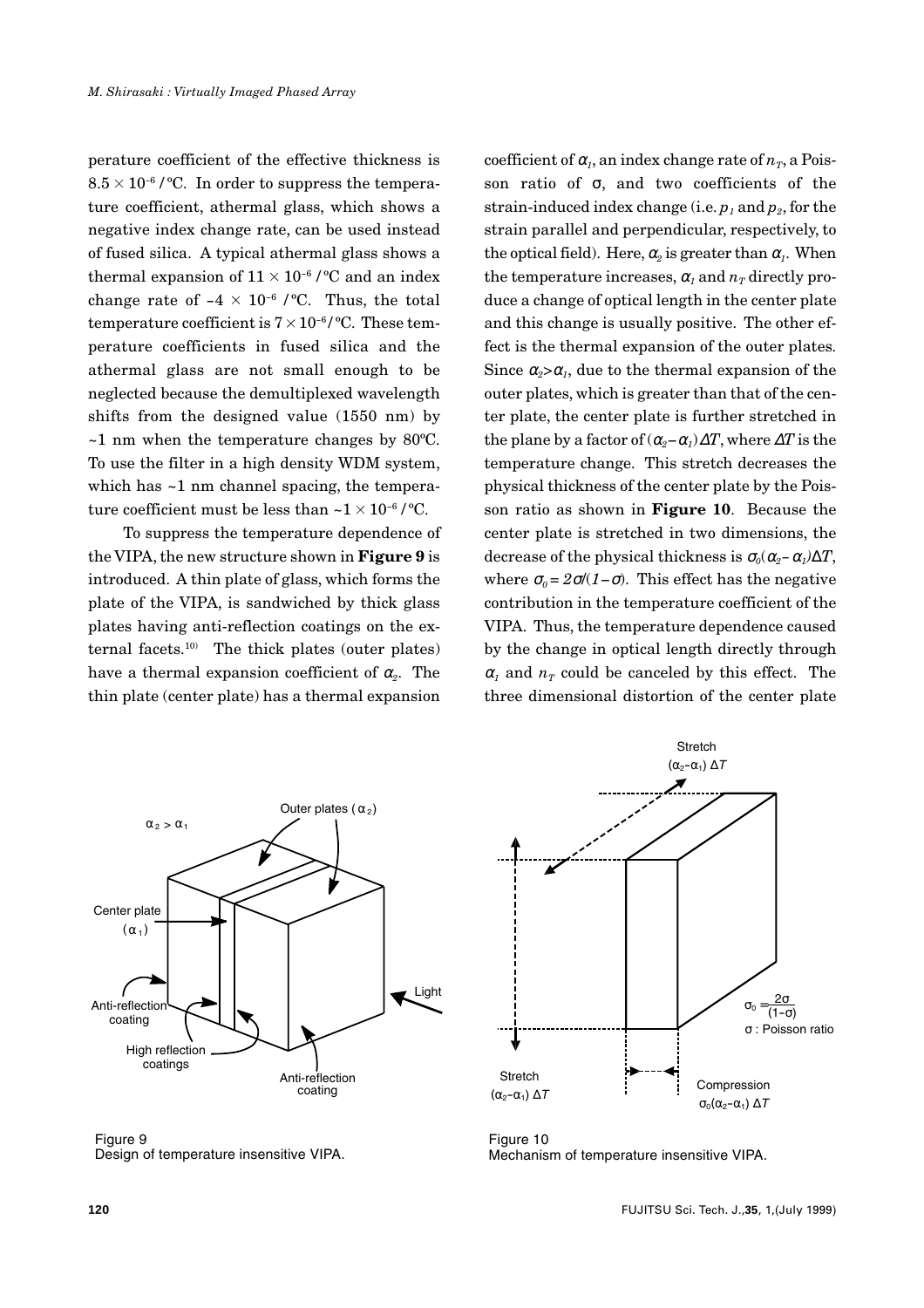may produce an index change that is related to  $p_1$ and  $p_2$ . Therefore, the temperature coefficient of the optical length is  $\alpha_1 + n_T - (\alpha_2 - \alpha_1)(\sigma_0 + p_1 + p_2(1 - \sigma_0)).$ By choosing materials having suitable parameters, this coefficient can be adjusted to zero.

The temperature coefficient of this structure was measured. The materials were selected among common glasses. The outer plates (~1 mm thick each) have a large thermal expansion ( $\alpha_2$  =  $14 \times 10^{-6}$  /°C). The center plate (~60 µm thick) has  $\alpha_1 = 6 \times 10^{-6}$  / °C,  $n_T = 1.5 \times 10^{-6}$  / °C,  $\sigma = 0.3$ , and  $p_1$  and  $p_2$  are unknown. With these numbers, and assuming that  $p_1$  and  $p_2$  are zero, the temperature coefficient is  $0.6 \times 10^{-6}$  / °C. Since  $p_1$  and  $p<sub>2</sub>$  are usually small positive numbers, the temperature coefficient may be slightly smaller and is expected to be near zero. The experimental result is shown by the solid line in **Figure 11**. The vertical axis indicates the shift of the demultiplexed wavelength in the 1550 nm wavelength range. The dashed line and the dash-dotted line indicate the temperature dependences (theoretical curves) for fused silica and the athermal glass described above, respectively. The wavelength shift of the improved structure is less than 0.02 nm in the temperature range between 5ºC and 85ºC.



Figure 11 Wavelength shift vs. temperature.

# **7. Chromatic dispersion compensation using VIPA**

The angular dispersion produced by the VIPA can be converted into chromatic dispersion, and therefore, the VIPA technology can be applied to chromatic dispersion compensation in a fiber transmission line.<sup>11),12)</sup> In this application, the VIPA is designed for a very large angular-dispersion to create a negative chromatic dispersion which is large enough to compensate for the positive chromatic dispersion produced in transmission of over 100 km. This large angulardispersion is obtained by using parameters of the VIPA, which are different from those for demultiplexers. In the discussion below, the thickness *t* of the plate is 1 mm, and the reflectivity on the plate is 98%. The spacing between the adjacent light paths  $d$  in Figure 2 is 50  $\mu$ m, and the angular dispersion, which is approximately *2nt/*  $d\lambda$  in radians, is 2.2 degree/nm.

The design for the chromatic dispersion compensation is shown in **Figure 12**. The input light from a fiber is collimated with a collimating lens and enters the VIPA. The output light from the VIPA is focused onto a mirror with a focusing lens and is returned through the focusing lens to the VIPA. Since the light is returned to the VIPA in the exactly opposite traveling direction for each wavelength through the focusing lens-mirror-focusing lens path, the returned light is coupled to the input fiber. This returned light is separated for output with an optical circulator. In the experiment, the collimating lens has 6 mm focal length, the semi-cylindrical lens has 20 mm focal length, and the focusing lens has 150 mm focal length.

This scheme creates chromatic dispersion in the following way. We assume that the ray at the center of the output light of the VIPA in Figure 2 comes from a beam waist which is one of the beam waists in the virtual image. This particular beam waist is the one which falls directly on the center line of the output light as extended to the left of the glass plate. It is designed so that the ray at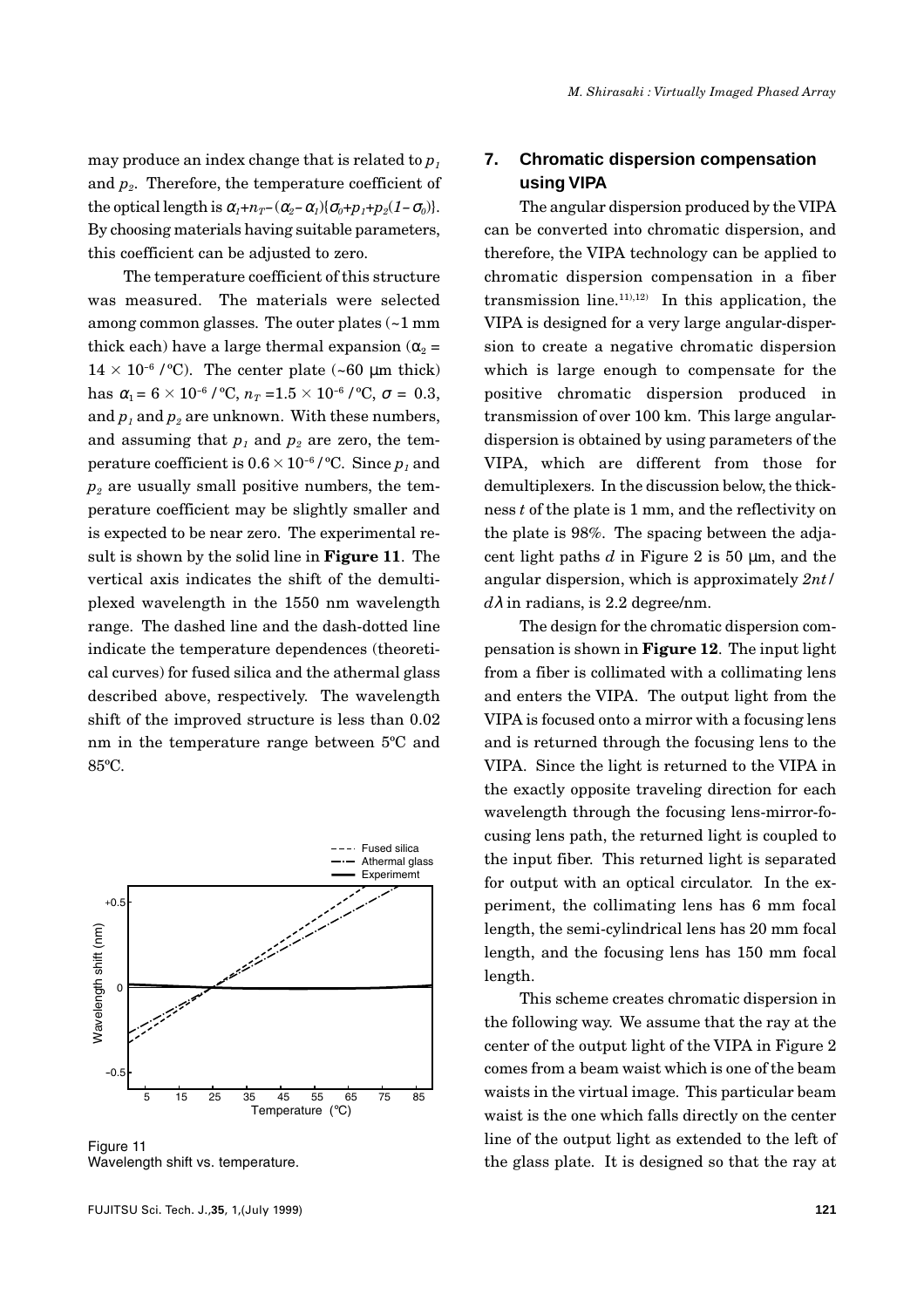the center, which travels on the lens axis, is reflected on the mirror at the focal point of the focusing lens, and returns along the lens axis to the beam waist in the virtual image, which is the one the ray comes from. When the wavelength of the light is longer, the output light from the VIPA travels slightly downward in Figure 2. Then, as shown in **Figure 13**, the light is focused at a lower point on the mirror, and the returning light to the VIPA goes to a lower position. When the wavelength is shorter on the other hand, the output light from the VIPA travels slightly upward in Figure 2. Then the light is focused at an upper point on the mirror, and the returning light to the VIPA goes to an upper position. This displacement of the returning light for a 1 nm change of wavelength is *2f* times the angular dispersion *2nt/ d*λ. (*f* is the effective focal length of the focusing

lens, which is the actual focal length less the distance from the beam waist at the center to the lens.) The returning light for a longer wavelength goes to the beam waist at a lower position in the virtual image, which has a shorter traveling distance (Figure 13), and the returning light for a shorter wavelength goes to the beam waist at an upper position in the virtual image, which has a longer traveling distance. As a result, the overall distance from the original beam waist to the beam waist to which the light returns along the ray becomes shorter for a longer wavelength and longer for a shorter wavelength. This is a negative chromatic dispersion and the magnitude is *2nt/dc* times the displacement described above (c is the speed of light). Therefore, the chromatic dispersion is  $-8fn^2t^2/d^2c\lambda$ .

One important design issue is that the mir-



Figure 12 Schematic of chromatic dispersion device.



Figure 13 Mechanism of chromatic dispersion generation.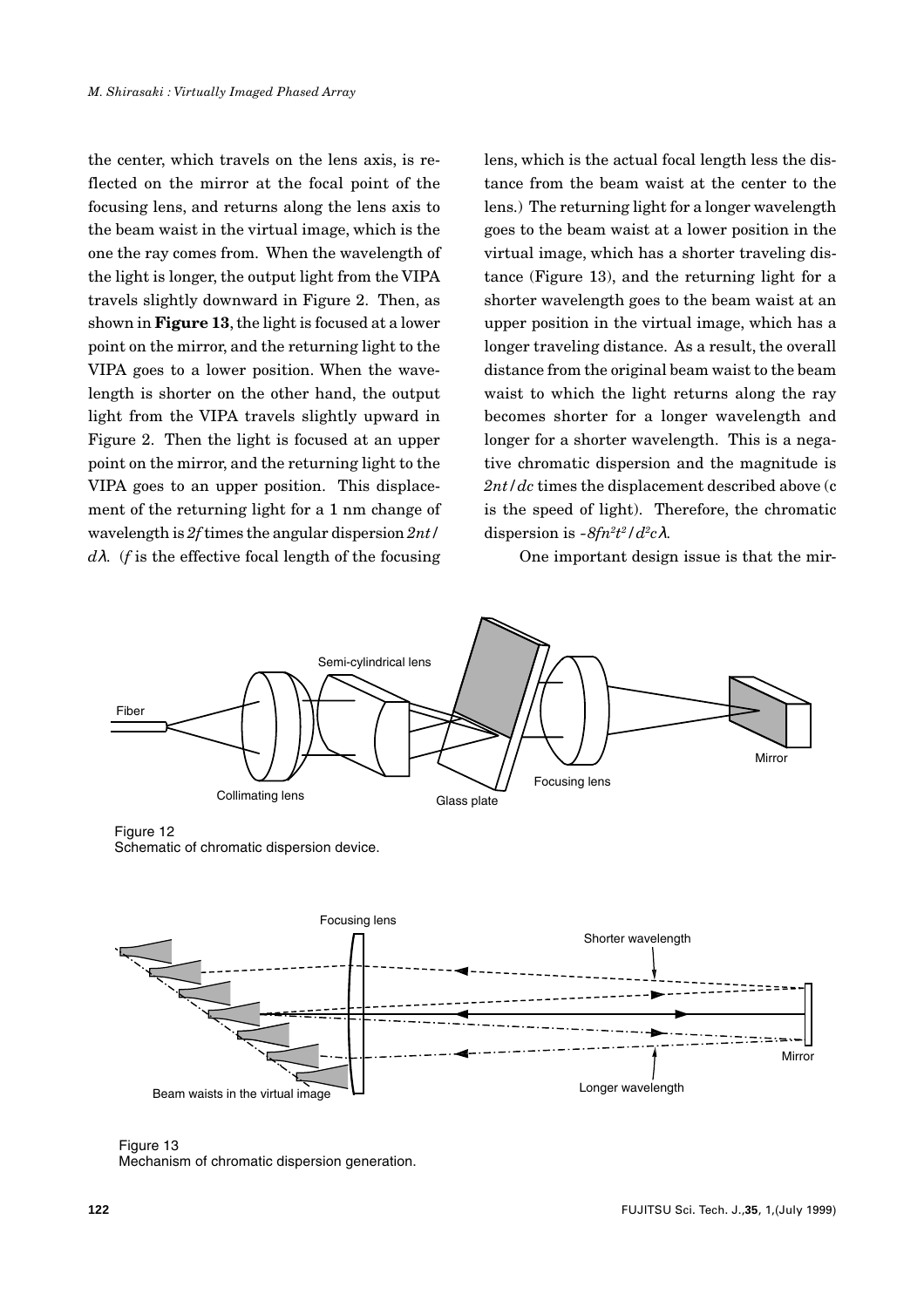ror in Figure 12 and Figure 13 reflects only the light in a specific order of interference. In the VIPA, one wavelength may have more than one output angle which have different orders of interference. The size and the position of the mirror are designed so that the light in only one order of interference is focused on the mirror and reflected, and that the light in any other order of interference is focused off the mirror.

The design described above was used in an experiment to verify compensation for the chromatic dispersion of transmission fiber in the setup shown in **Figure 14**. First, 10 Gb/s nonreturn-tozero (NRZ) signals at 1.55 µm wavelength were transmitted with 0 dBm power through a 110 km long standard single mode fiber. An optical amplifier was inserted after 50 km to amplify the power to 0 dBm. When the transmitted light was detected directly with the receiver, the eye diagram was completely collapsed due to the positive dispersion of 1800 ps/nm through thetransmission fiber, as shown in the upper trace of **Figure 15**. Next, the transmitted light was introduced to the VIPA compensation setup. As shown in the lower trace of Figure 15, the eye diagram was clearly recovered through the dispersion compensation.

An important advantage of this method is that it works for many WDM channels simultaneously. The VIPA used in the experiment employs a glass plate with 1 mm thickness, which has a free spectral range of about 100 GHz. Therefore, similar characteristics are repeated with a 100 GHz (~0.8 nm) period. The transmission spectra of this setup are shown in **Figure 16**. The upper trace indicates the details of the transmission curve for individual channels, which shows a 1 dBbandwidth of about 0.4 nm in each channel. The lower trace indicates the transmission spectrum in the wide wavelength range from 1525-1575 nm. This shows that the losses at the center wavelengths for over 60 channels within the 50 nm wavelength range are almost constant. In this experiment, the overall insertion loss of the setup was 13 dB, mainly due to misalignments. The insertion loss could be theoretically reduced to about 5 dB. The input-polarization dependence was also measured to be less than 0.1 dB.

# **8. Conclusion**

The Virtually Imaged Phased Array was reviewed. Both the theory and the experiment showed that the VIPA had a potential for large angular-dispersion. In application for wavelength multiplexing and demultiplexing, the design with a uniform reflectivity on the surface of the plate had excessive loss and crosstalk. The analysis for the graded reflectivity showed that both the insertion loss and the crosstalk were significantly improved.



Figure 14 Setup for transmission experiment with chromatic dispersion compensation.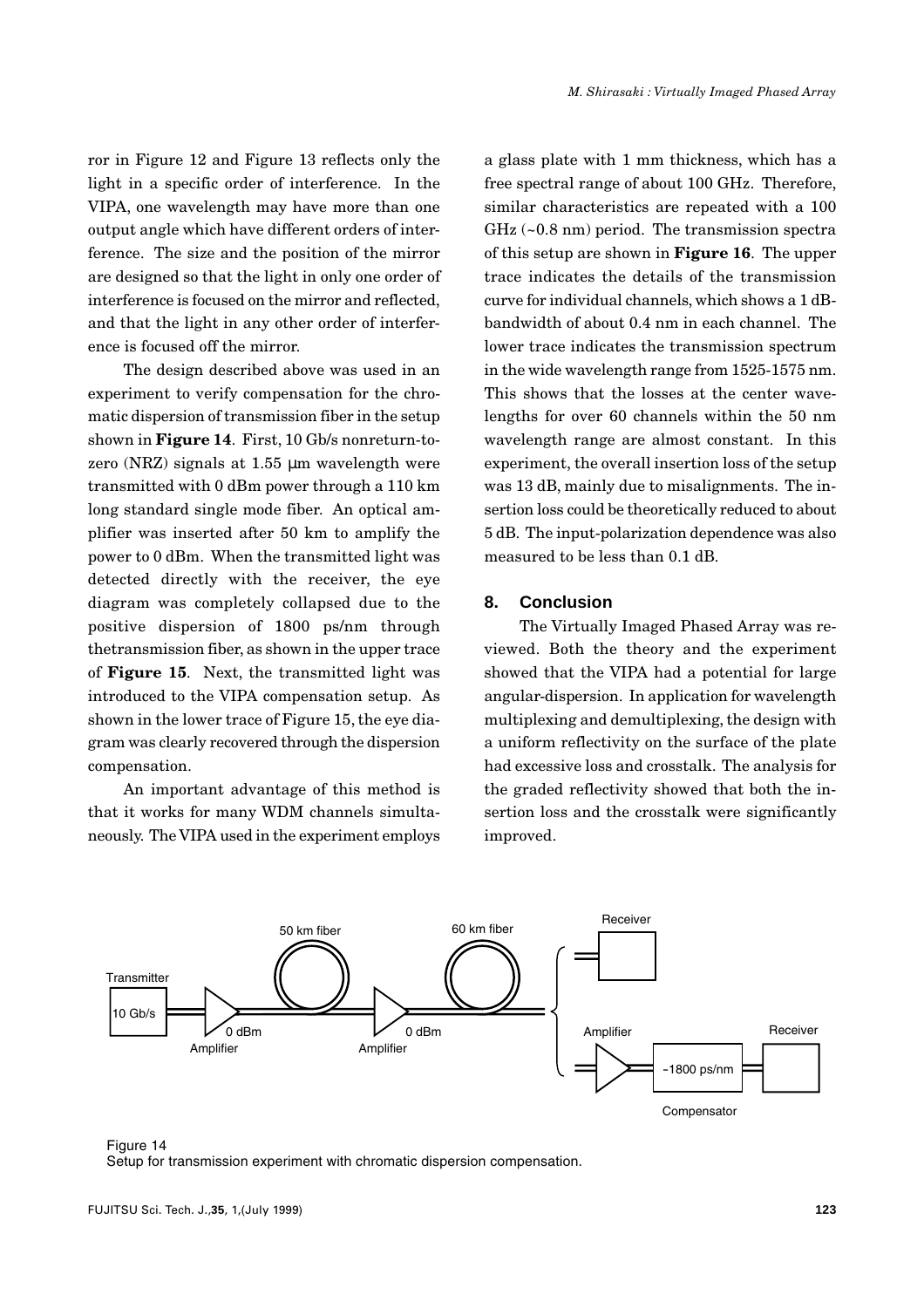Before compensation



After compensation



50 ps/div.

Figure 15 Eye diagrams before and after chromatic dispersion compensation.

A design which suppresses the temperature dependence of the VIPA demultiplexer was described. The experiment showed that the wavelength shift caused by the change of temperature in the range between 5ºC awnd 85ºC was less than 0.02 nm.

The VIPA was applied to compensation for the chromatic dispersion in a transmission fiber. In an experiment with 10 Gb/s data at 1.55  $\mu$ m wavelength, the chromatic dispersion of ~1800 ps/nm in over 100 km standard single mode fiber was well compensated for.

# **References**

1) J. Lipson, W. J. Minford, E. J. Murphy, T. C. Rice, R. A. Linke, and G. T. Harvey: A sixchannel wavelength multiplexer and demultiplexer for single mode systems. *J. of Lightwave Technol.*, **LT-3**, pp.1159-1163 (1985).



Figure 16

- 2) D. R. Wisely: 32 channel WDM multiplexer with 1 nm channel spacing and 0.7 nm bandwidth. *Electron. Lett.*, **27**, pp.520-521 (1991).
- 3) M. K. Smit: New focusing and dispersive planar component based on an optical phased array. *Electron. Lett.*, **24**, pp.385-386 (1988).
- 4) H. Takahashi, S. Suzuki, K. Kato, and I. Nishi: Arrayed-waveguide grating for wavelength division multi/demultiplexer with nanometre resolution. *Electron. Lett.*, **26**, pp.87-88 (1990).
- 5) M. Shirasaki: Large angular-dispersion by virtually-imaged phased-array (VIPA) and its application to wavelength demultiplexing. Technical Digest, Microoptics Conference (MOC'95), paper PD3, Hiroshima, Japan (1995).
- 6) M. Shirasaki: Large angular dispersion by a virtually imaged phased array and its